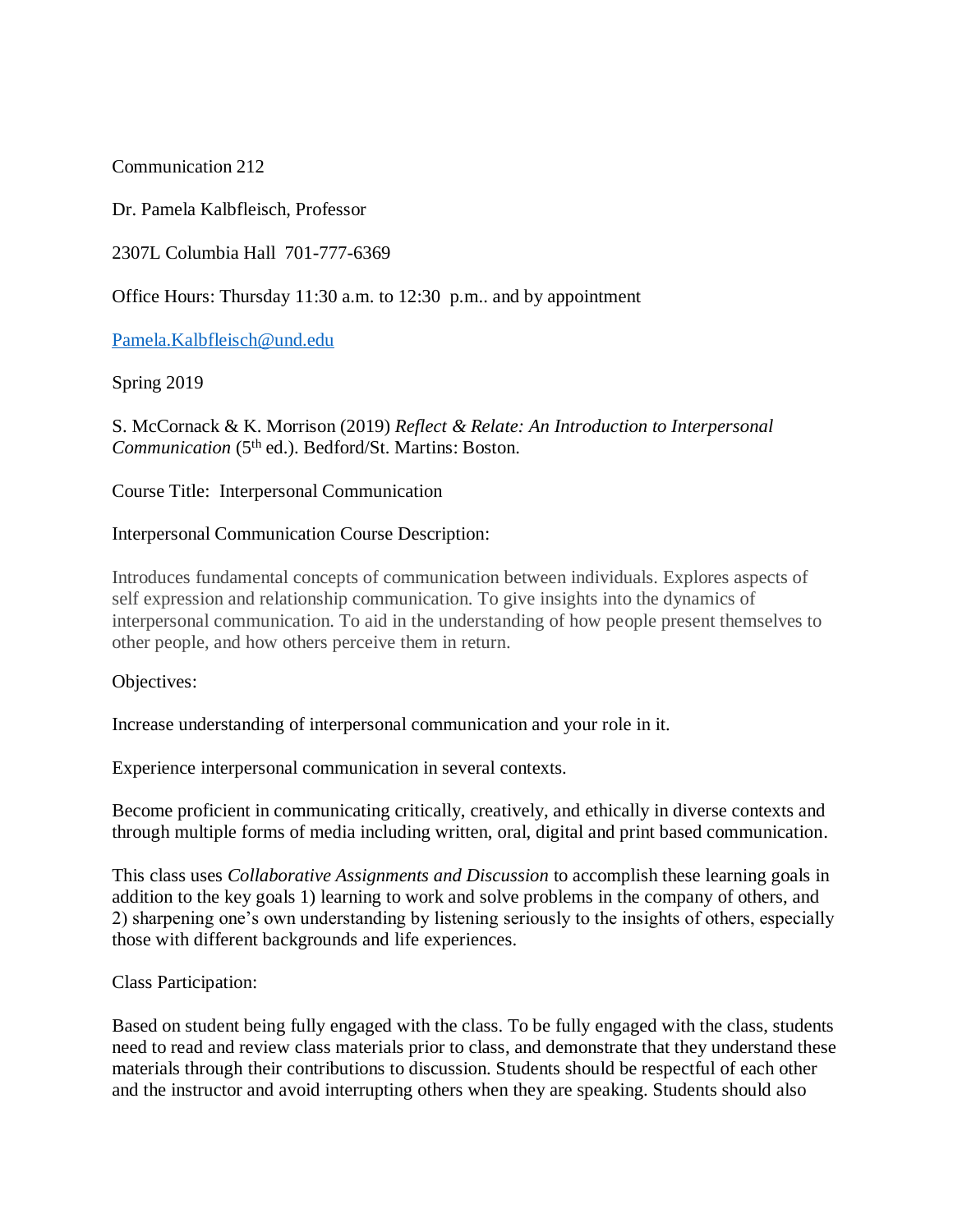encourage each other in making contributions to class discussion. Use of computers and cell phones should be avoided unless it is directly related to contributing to class discussion.

## Team Assignments:

The two team assignments are multi-phase collaborative assignments. Students are expected to work together to complete each phase of the assignment. Responsibility is shared for each assignment phase.

Each phase of the team assignments will accrue points for the team. Individual student points on each phase of the team assignments are adjusted based on her or his team members' reported perception of the other team members input into each phases of the collaborative assignment. Peer evaluations will be completed at the conclusion of each team assignment.

### Reflective Journal:

In this journal, you write your reflections on interpersonal communication in your everyday life and in class experiences. Journal entries are to be reflections and not descriptions. The sophistication of your reflections should build throughout the class as you learn more about interpersonal communication. Journals should contain sixteen reflections, one for each week in the semester. Journal entries must be original perspectives.

### Interpersonal Artifact:

Interpersonal Communication occurs throughout your everyday life. You can find examples of it in social media, videos, articles, and everyday objects and interactions. Look for examples of interpersonal communication that you see or hear in your life. At a relevant time in class, share your artifact with the class. Submit your description of your artifact and why you believe it is an example of interpersonal communication Include your artifact or photo of your artifact with your summary.

#### Grading Procedures:

Class Participation 300 points Team Assignment 1 150 points Team Assignment 2 250 points Reflective Journal 250 points Interpersonal Artifact 50 points

1,000 total points

Final grades are computed based on the following point totals: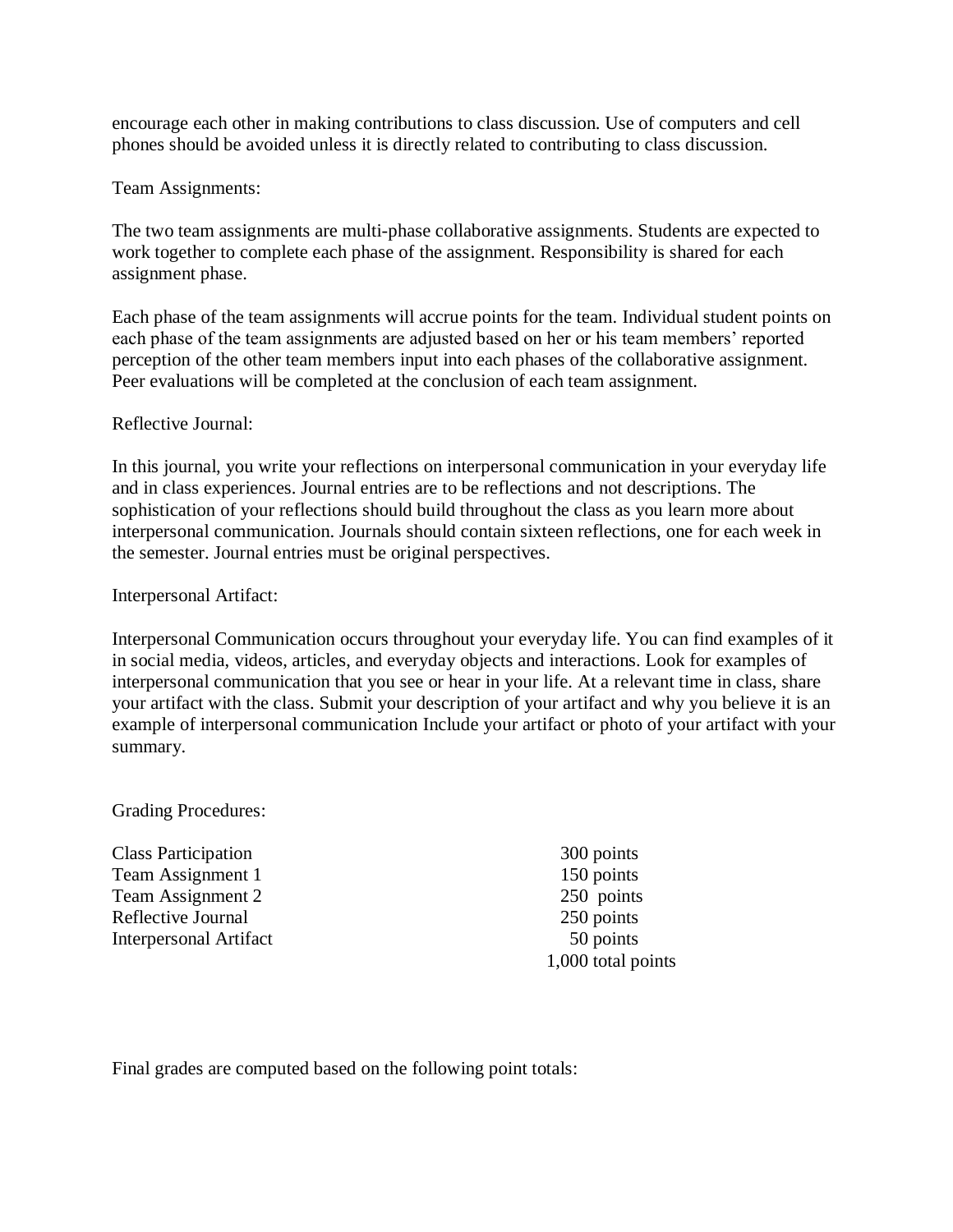900 Points A 800 Points B 700 Points C 600 Points D 599 Points F

UND Information:

Code of Student Life: All Students are subject to the University of North Dakota Code of Student Life, including, but not limited to, issues of Scholastic Dishonesty.

"…students are responsible for contacting each of their faculty members regarding their absence from class. Lines of communication between student and faculty are enhanced with contact between the parties involved. If a faculty member requires justification, it is their prerogative to request that from the student" ( Dean of Students Office).

Disability Accommodations: To request disability accommodations, please make an appointment to see me. For more information and assistance, please call Disability Services at 777-3425.

UND Cares Program: The UND Cares program [\(http://und.edu/und-cares/\)](http://und.edu/und-cares/)) seeks to educate faculty, staff and students on how to recognize warning signs that indicate a student is in distress.

Reporting Sexual Violence: If you or a friend has experienced sexual violence, such as sexual assault, domestic violence, dating violence or stalking, or sex-based harassment, please contact UND's Title IX Coordinator, Donna Smith, for assistance: 701.777.4171; [donna.smith@UND.edu.](mailto:donna.smith@UND.edu)

Reporting Obligations Regarding Sexual Violence: It is important for students to understand that faculty are required to share with UND's Title IX Coordinator any incidents of sexual violence they become aware of, even if those incidents occurred in the past or are disclosed as part of a class assignment. This does not mean an investigation will occur if the student does not want that, but it does allow UND to provide resources to help the student continue to be successful at UND. If you have been the victim of sexual violence, you can find information about confidential support services at http://und.edu/affirmative-action/title-ix.

Notice of Nondiscrimination: It is the policy of the University of North Dakota that no person shall be discriminated against because of race, religion, age, color, gender, disability, national origin, creed, sexual orientation, gender identity, genetic information, marital status, veteran's status, or political belief or affiliation and the equal opportunity and access to facilities shall be available to all. Concerns regarding Title IX, Title VI, Title VII, ADA, and Section 504 may be addressed to Donna Smith, Director of Equal Employment Opportunity/Affirmative Action and Title IX Coordinator, 401 Twamley Hall, 701.777.4171, [und.affirmativeactionoffice@UND.edu](mailto:und.affirmativeactionoffice@UND.edu) or the Office for Civil Rights, U.S. Dept. of Education, 500 West Madison, Suite 1475, Chicago, IL 60611 or any other federal agency.